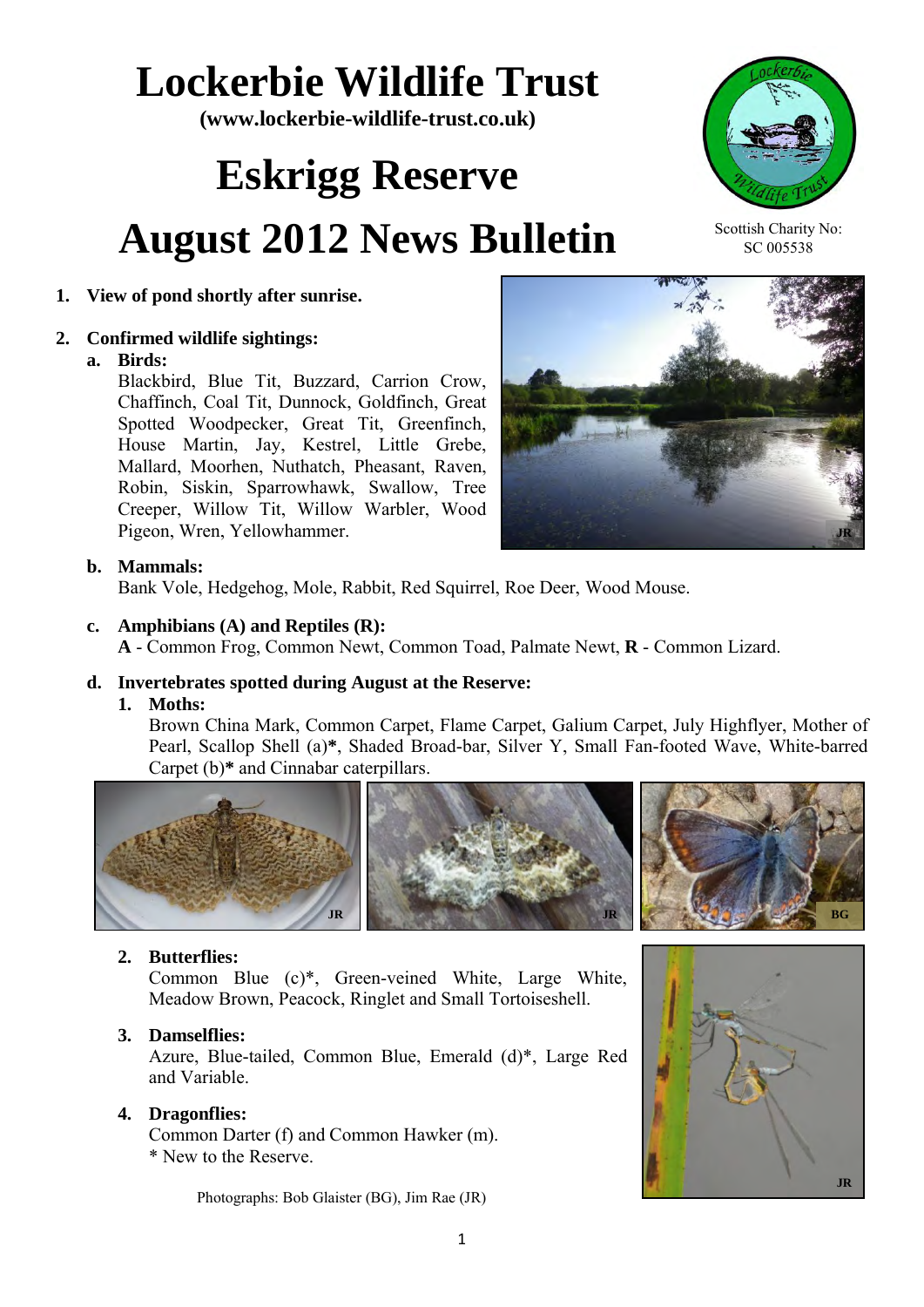#### **3. Invertebrate August Photo Gallery:**



 **Row 1:** Grasshopper - JR, Ladybird - BG, Bee - JR, Shaded Broad-bar - JR.  **Row 2:** Grass Moth - JR, Bee - JR, Dung Fly - JR), Soldier Beetle - BL.  **Row 3:** Green Fly - JR, Micro Moth - JR, Bee - JR, Common Blue Damselfly (f ) - JR.  **Row 4:** Common Hawker (m) - JR, Common Darter (f) - JR, Scorpion Fly (f) - JR, Sun Fly - JR.

Photographs: Bob Glaister (BG), Bob Little (BL), Jim Rae (JR)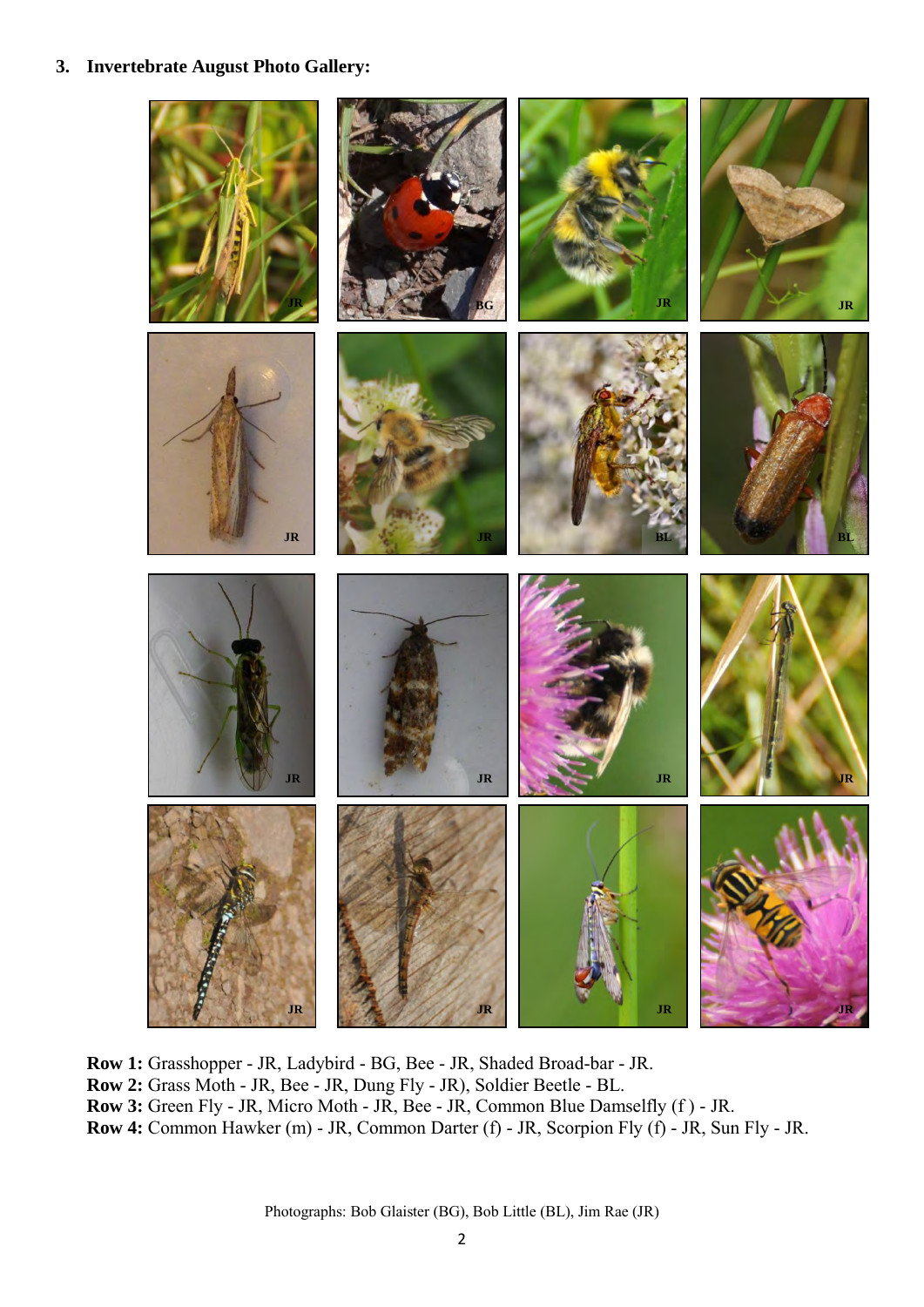#### **4. Activities at the Reserve during August:**

Moth trapping was the only planned activity during August. The intention was to get as much maintenance work completed as possible during the 'dry weather'. Unfortunately the weather was wetter than expected and maintenance work was limited to some path work, grass cutting, boardwalk repairs, tree pruning and reed clearance. For the latter activity 'The Argo' was put to good use. Thanks to the volunteers who assisted with the various activities.

#### **16th August: Moth Trapping and ID**

Recorders: Jim Rae and David Foreman, assisting: John & Lucy Ainsworth, Peter & Val Russell, Kim & Eleanor Tofield, Janet Foreman

Four traps were set up overnight at the Reserve and the **396** moths trapped were identified as follows:

#### **Macro-moths:**

 Buff Footman (111), Burnished Brass (1), **Canary-shouldered Thorn (1)**, Clouded Border (1), Common Carpet (10), Common Marbled Carpet (3), Common Rustic (13), Crescent (3), Dark Arches (1), Dark-barred Twinspot Carpet (1), Dark Marbled Carpet (6), Dotted Clay (6), Drinker (5), Dun-bar (15), Flame Carpet (7), Green Carpet (9), July Highflyer (71), Large Yellow Underwing (56), Lesser Broad-bordered Yellow Underwing (9), Lesser Swallow Prominent (4), Lesser Yellow Underwing (1), Rosy Rustic (1), Sallow (2), Shaded Broad-bar (2), Slender Brindle (4), Small Fan-footed Wave (3), Small Phoenix (2), Small Square-spot (7), Small Wainscot (4), Straw Dot (2).



**Canary-shouldered Thorn**

#### **Micro-moths:**

*Agriphila tristella* (1), *Ancylis achatana* **(1)**, *Argyrotaenia ljungiana* **(1)**, *Chrysoteuchia culmella* (1), *Crambus perlella* (1), *Elophila nymphaeata* - Brown China-mark (17), *Lobesia littoralis* (1), *Pleuroptya ruralis* - Mother of Pearl (1), *Scoparia pyralella* (10), *Yponomeuta evonymella* - Bird Cherry Ermine (2).

#### **Those highlighted in red are new to the Reserve.**

#### **5. Red Squirrels**

People come to the Reserve from all over the UK, and even from abroad, just to see the Red Squirrels and if possible get a good photograph to take home as a souvenir of their visit. Below are two such photographs taken by David Taylor on the 10th of August.



Photographs: Maureen Manson (MM), Jim Rae (JR), David Taylor (DT)





**JR**

*Ancylis achatana Argyrotaenia ljungiana*

**JR**